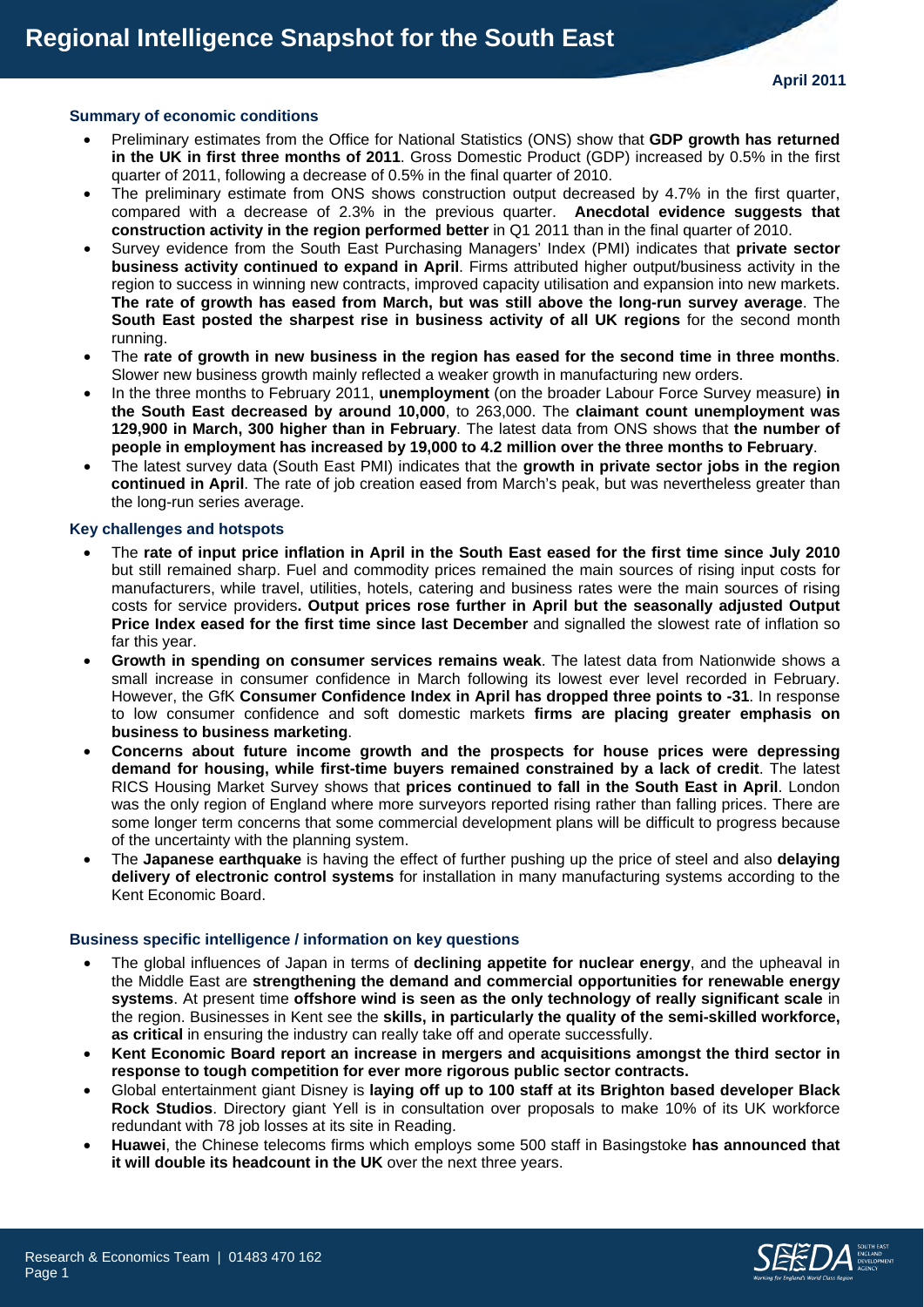# *Regional Intelligence Snapshot for the South East (cont'd)*

## **Annex - Sectoral Overview**

#### **Manufacturing**

Official GDP statistics released by the ONS report that manufacturing increased by 1.1 per cent in Q1 2011 compared to 0.8 per cent in the previous quarter (ONS GDP Preliminary Estimate Q1 2011).

The manufacturing sector remains strong with firms reporting increases in activity according to the CBI Industrial Trends Survey April 2011. However, increases in output and staffing levels have been offset by cost pressures with companies raising output prices. The outlook for the sector however is weak with respondents to the CBI survey expecting output growth over the next three months to be limited due to capacity constraints. Uncertainty in the sector is also reported in the Bank of England Agents' Summary of Business Conditions with firms cautious about the outlook for growth.

Growth in the domestic market is more modest compared to the foreign demand according to the Bank of England Agents' Summary of Business Conditions. Foreign demand is particularly noticeable in the aerospace and automotive industries. Corroborated by business specific intelligence from the KEB Business Advisory Board, a key defence company currently focus on the key markets of Brazil and the US rather than the UK due to the lack of investment in defence activities.

Business specific intelligence from the KEB Business Advisory Board also suggests that companies in the South East are feeling the effect of a rise in prices. The Japanese Earthquake has impacted on the electronic components industry as steel prices and delivery times have been affected. Events in Japan and Middle East have also strengthened interest in renewable energy due to global perception of nuclear energy and rising oil prices.

#### **Construction**

The construction sector remains subdued, according to the latest GDP Preliminary Estimate from the ONS, construction decreased 4.7 per cent in Q1 2011, compared to a decrease of 2.3 per cent in the previous quarter. However, compared to the same quarter a year ago construction output has increased by 3.5 per cent in Q1 2011.

Anecdotal evidence suggests that issues around planning and government policies are causing uncertainty in the sector, despite the healthy order books of many companies. As a consequence employers in the region have frozen staff pay or introduced reduced working hours.

The Bank of England Agents' Summary of Business Conditions reports that there has been a small increase in house building. However, access to mortgages for house buyers is still difficult according to the KEB Business Advisory Board.

There has been a decline in major retailers building new or expanding existing stores compared to previous months but there has been a slight increase in renewable energy projects (Bank of England Agents' Summary of Business Conditions).

In the South East, a green energy park is earmarked for the former Richborough power station site. If the park goes ahead it would create hundreds of jobs during construction and 60 full time jobs. Plans have also been approved by Medway Council for a new superstore in Strood which would create 500 jobs.

## **Retail, motor trade & wholesale**

The retail sector also cites increased costs and lack of consumer spending as a major concern for the future. However, retail sales for April were up 1.8% over the three months to April 2011 according to the BRC-KPMG Retail Sales Monitor April 2011. The warm weather had a positive impact on the sales of clothing and footwear and also DIY and leisure items. Sales of large household items continued to struggle as consumers reined in spending amid fears about job security and income.

As with all other sectors, outlook for the future remains negative as consumer confidence is unlikely to recover in the near future. Growth in wholesalers' and motor traders' sales fell, according to the CBI Distributive Trades Survey April 2011, and it is not expected to improve over the next month.

Reports that Focus DIY is to go into administration could impact on jobs in Kent as it has stores in Sittingbourne and Ramsgate.

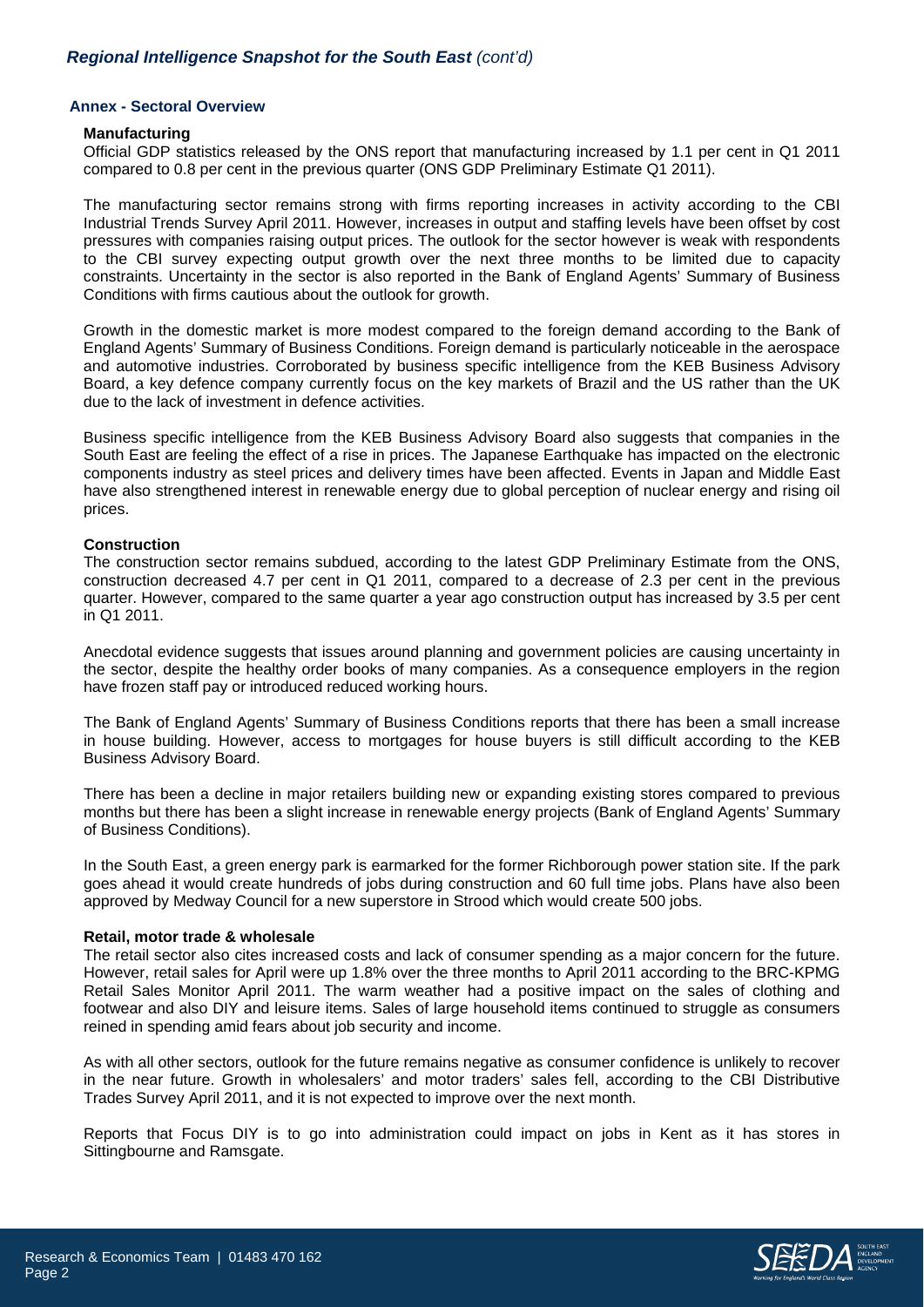# *Regional Intelligence Snapshot for the South East (cont'd)*

In positive news for the region, the opening of a new superstore, planned for Strood would create 500 jobs if it goes ahead. One of the biggest stores in Southampton, Debenhams, is currently undergoing refurbishment, bringing 30 new jobs to the city.

## **Business services & finance and other services**

The business services and finance was the largest contributor to the overall GDP figure for Q1 2011 according to the ONS GDP Preliminary Estimate Q1 2011. Compared to a decrease of 0.8 per cent in Q4 2010, business services and finance increased 1.0 per cent in Q1 2011. Over the year to Q1 2011, business services and finance increased 1.1 per cent. Transport, storage and communication output increased by 2.7 per cent compared to a decrease of 0.8 per cent in the previous quarter. Government and other services, with health and recreation making the largest contribution, increased 0.7 per cent compared to the previous quarter's decrease of 0.1 per cent.

The potential effects of government spending cuts continue to impact on the sector. Anecdotal evidence highlights a trend for mergers and acquisitions in response to tougher competition for public sector contracts.

South East companies in the creative and media sector report that as clients look to cut costs demand for high quality marketing is decreasing as customers look to utilise free resources on the web. However, those companies specialising in digital media are reporting brisk business as companies capitalise on social media for marketing.

Business specific intelligence suggests that companies in the South East may come under more pressure to give financial support to potential recruits as more and more university look to increase their fees to £9,000.

Evidence of the trend for mergers and acquisitions is highlighted in business specific intelligence with a number of South East companies involved. Marketing group Cello has bought Red Kite Consulting for an undisclosed sum. Slough based Logicalis UK is to buy Egham based Inca Software who is one of IBM's biggest UK partners.